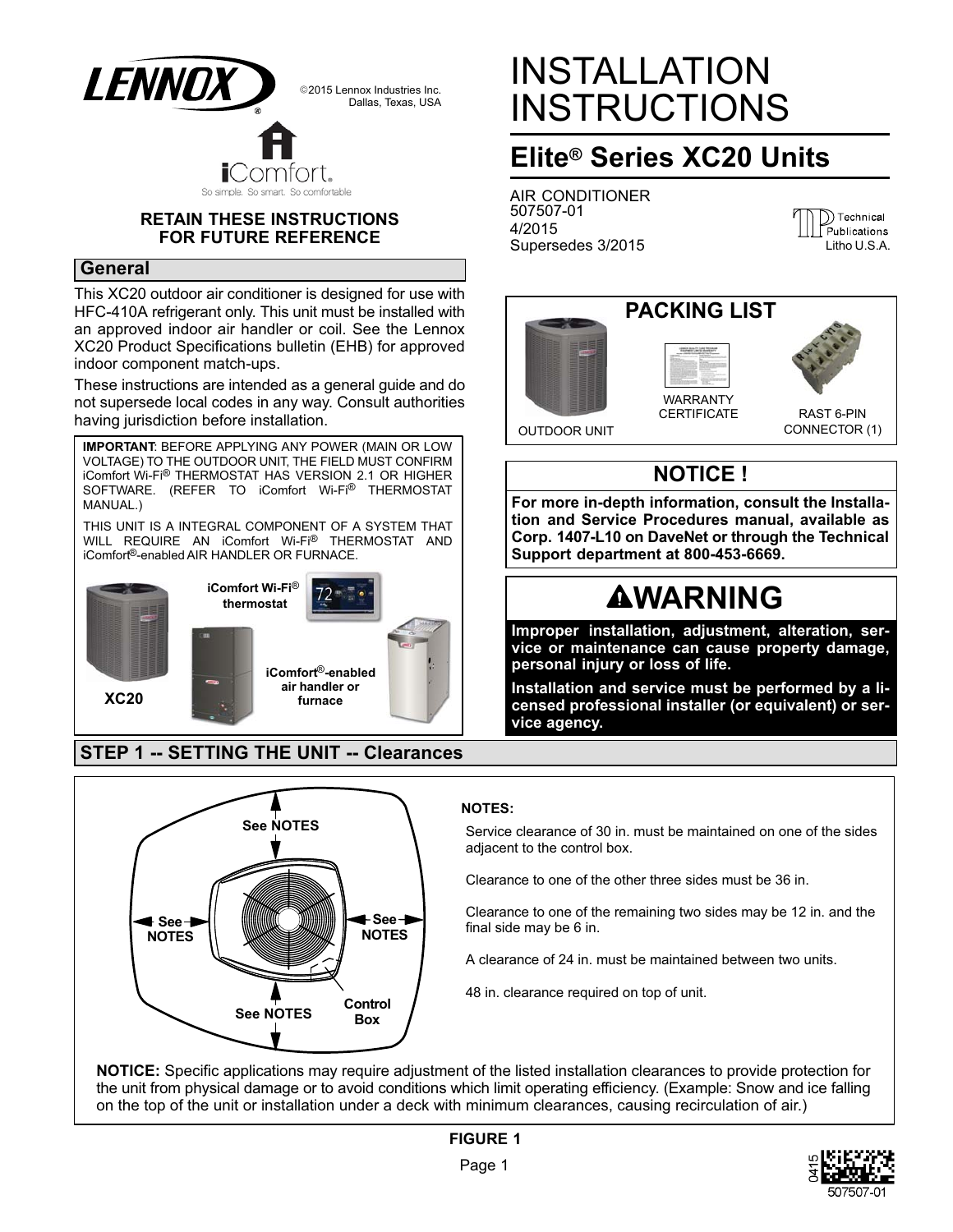# **STEP 1 -- SETTING THE UNIT (Contd.) -- Dimensions / Placement**

# **UNIT DIMENSIONS - INCHES (MM)**



| Model Number |           | в                                                   |  |  |            |                             |             |              |
|--------------|-----------|-----------------------------------------------------|--|--|------------|-----------------------------|-------------|--------------|
| XC20-024-230 | 39 (991)  | 35-1/2 (902) 39-3/8 (1001) 16-7/8 (429) 8-3/4 (222) |  |  | 3-1/8 (79) | $ 30-3/4(781) $ 4-5/8 (117) | $3-3/4(95)$ | 26-7/8 (683) |
| XC20-036-230 |           |                                                     |  |  |            |                             |             |              |
| XC20-048-230 | 45 (1143) |                                                     |  |  |            |                             |             |              |
| XC20-060-230 |           |                                                     |  |  |            |                             |             |              |

# **WARNING**

**To prevent personal injury, as well as damage to panels, unit or structure, observe the following:**

**While installing or servicing this unit, carefully stow all removed panels so that the panels will not cause injury to personnel, objects or nearby structures. Also, take care to store panels where they will not be subject to damage (e.g., being bent or scratched).**

**While handling or stowing the panels, consider any weather conditions (especially wind) that may cause panels to be blown around and damaged.**

# **A CAUTION**

**As with any mechanical equipment, contact with sharp sheet metal edges can result in personal injury. Take care while handling this equipment and use protective clothing.**

# **ACAUTION**

**Before attempting to perform any service or maintenance, turn the electrical power to unit OFF at disconnect switch.**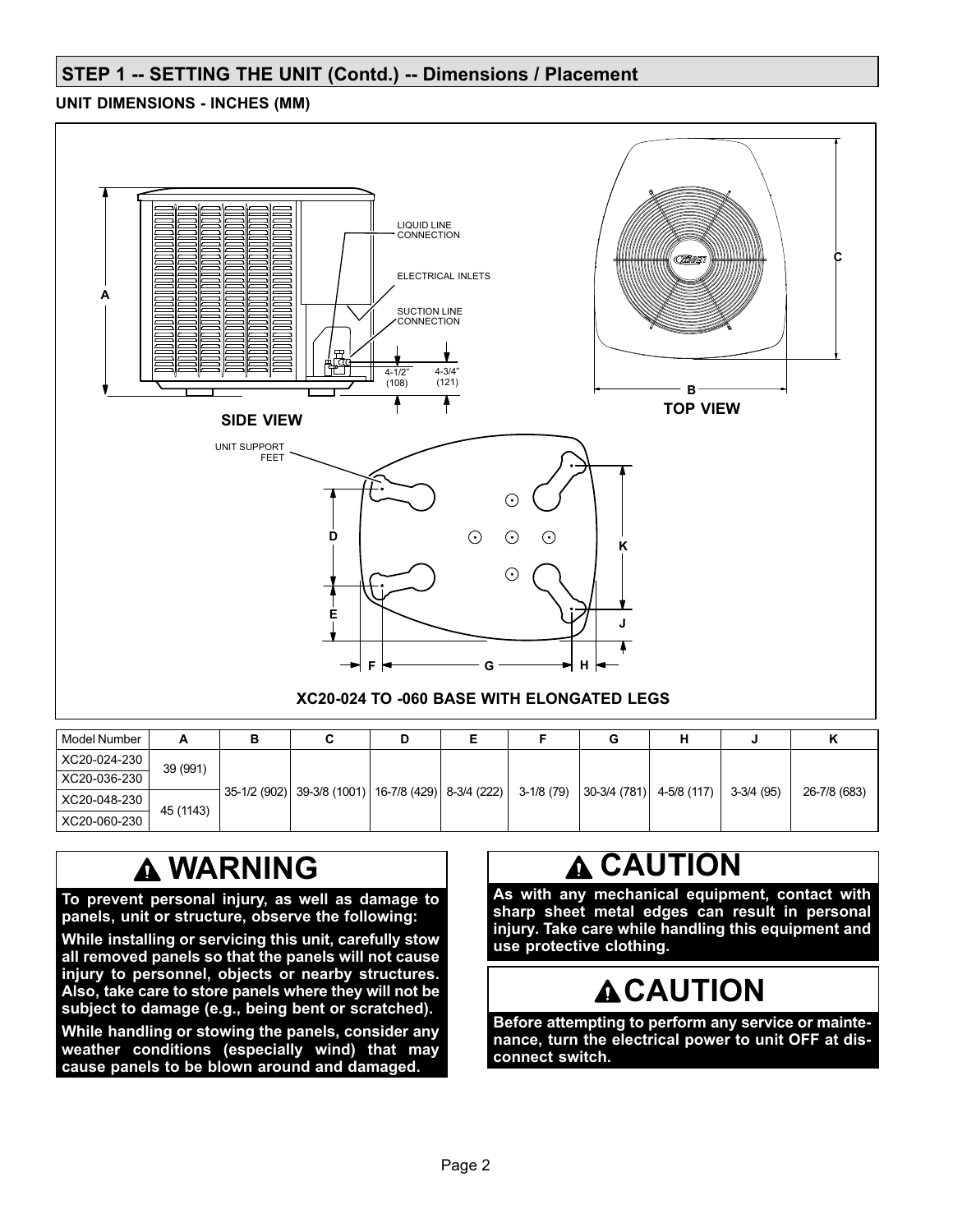# **NOTICE !**

#### **Roof Damage!**

**This system contains both refrigerant and oil. Some rubber roofing material may absorb oil, causing the rubber to degrade. Failure to follow this notice could result in damage to roof surface.**

# **IMPORTANT !**

**Exhaust vents from dryers, water heaters and furnaces should be directed away from the outdoor unit. Prolonged exposure to exhaust gases and the chemicals contained within them may cause condensation to form on the steel cabinet and other metal components of the outdoor unit. This will diminish unit performance and longevity.**



**FIGURE 2**



**FIGURE 3**



**FIGURE 5**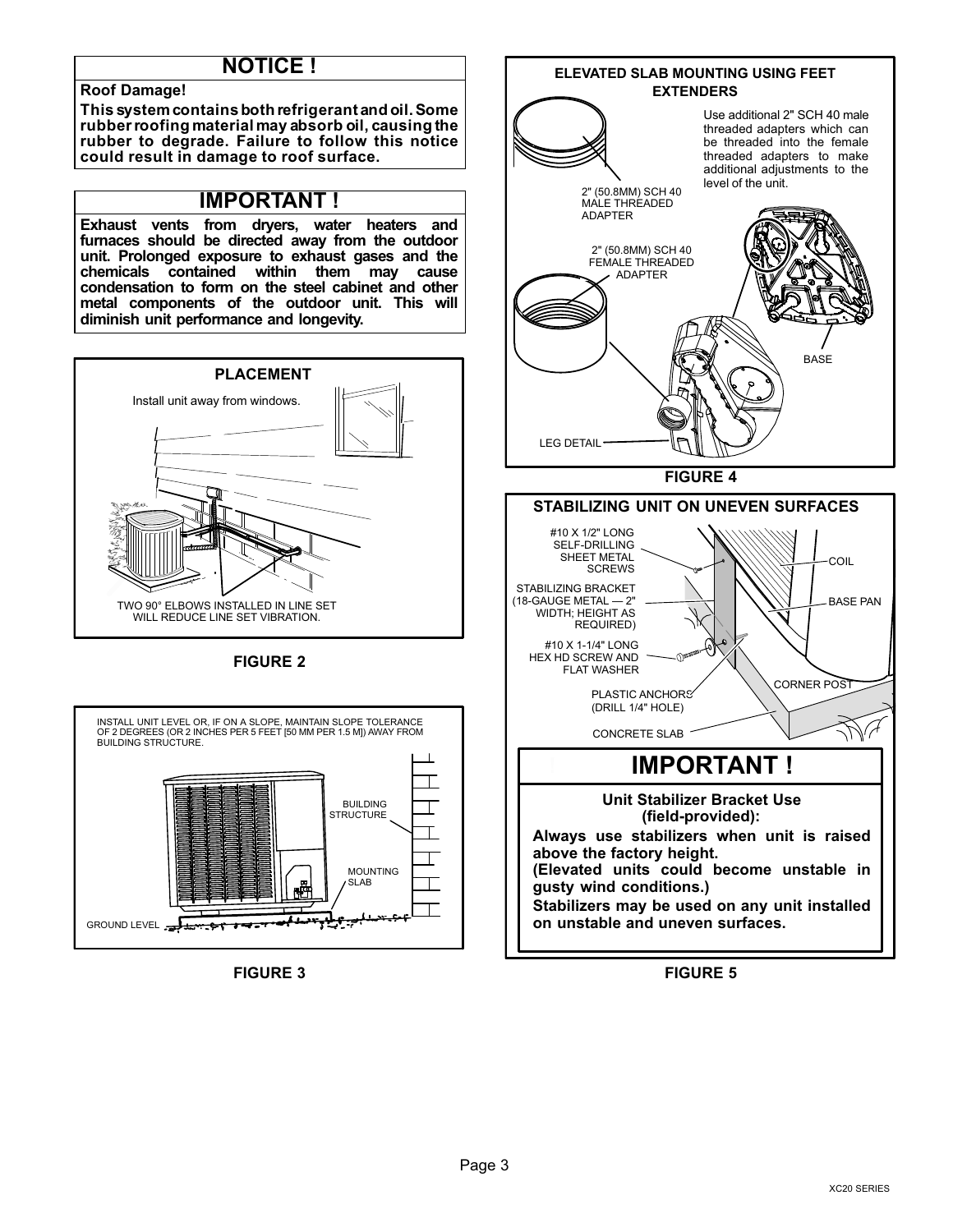# **STEP 2 – REFRIGERANT PIPING – Flushing Existing Line Set & Indoor Coil**

**Flush the existing line set per industry standards. For more information, refer to the XC20 Installation and Service Procedures manual available on DaveNet. CAUTION - DO NOT attempt to flush and re-use existing line sets or indoor coil when the system contains contaminants (i.e., compressor burn out).**

# **WARNING**

**Refrigerant can be harmful if it is inhaled. Refrigerant must be used and recovered responsibly. Failure to follow this warning may result in personal injury or death.**

# **WARNING**

**Polyol ester (POE) oils used with HFC-410A refrigerant absorb moisture very quickly. It is very important that the refrigerant system be kept closed as much as possible. DO NOT remove line set caps or service valve stub caps until you are ready to make connections.**

# **IMPORTANT !**

**If this unit is being matched with an approved line set or indoor unit coil that was previously charged with mineral oil, or if it is being matched with a coil which was manufactured before January of 1999, the coil and line set must be flushed prior to installation. Take care to empty all existing traps. Polyol ester (POE) oils are used in Lennox units charged with HFC-410A refrigerant. Residual mineral oil can act as an insulator, preventing proper heat transfer. It can also clog the expansion device and reduce system performance and capacity.**

**Failure to properly flush the system per the XC20 Installation and Service Procedures will void the warranty.**

# **WARNING**



**When using a high-pressure gas such as nitrogen to pressurize a refrigeration or air conditioning system, use a regulator that can control the pressure down to 1 or 2 psig (6.9 to 13.8 kPa).**

# **WARNING**



**Fire, Explosion and Personal Safety Hazard. Failure to follow this warning could result in damage, personal injury or death.**

**Never use oxygen to pressurize or purge refrigeration lines. Oxygen, when exposed to a spark or open flame, can cause fire and/or an explosion, that could result in property damage, personal injury or death.**

# **IMPORTANT !**

**Some scroll compressors have an internal vacuum protector that will unload scrolls when suction pressure goes below 20 psig. A hissing sound will be heard when the compressor is running unloaded. Protector will reset when low pressure in system is raised above 40 psig. DO NOT REPLACE COMPRESSOR.**

# **IMPORTANT !**

If unit is equipped with a crankcase heater, and outdoor ambient temperature is below 60°F, unit should be energized 24 hours before start-up to prevent compressor damage as a result of slugging.

The XC20 is a variable capacity cooling system utilizing variable speed compressor technology. With the variable speed compressor and variable pumping capacity, additional consideration must be given to refrigerant piping sizing and application. The guidelines below are to be used exclusively for the XC20 systems.

### **COOLING SYSTEM (HFC410A)**

. Total equivalent length equals 180 feet (piping and all fittings included).

*NOTE — Length is general guide. Lengths may be more or less, depending on remaining system design factors.*

- . Maximum linear (actual) length = 150 feet.
- . Maximum linear liquid lift = 60 feet.

*NOTE — Maximum lifts are dependent on total length, number of elbows, etc. that contribute to total pressure drop.*

- . Maximum length vapor riser equals 60 feet.
- . **Up to 50 Linear Feet**: Use rated line sizes listed in table [1](#page-4-0).
- . **Between 51 and 150 Linear Feet**: Crankcase heater and non-bleed port TXV factory installed. No additional components required. Vertical vapor riser must be sized to the vapor riser listed in the table [2](#page-4-0) on systems with line sets longer than 51 feet. Use tables [2](#page-4-0) and [3](#page-4-0) to determine the correct liquid and vapor line sizes.
- . **Over 150 Linear Feet**: not recommended.
- . Additional oil is not required for systems with line lengths up to 150 feet.

### **SUCTION TRAPS**

For systems with the outdoor unit 5 - 60 feet above the indoor unit, one trap must be installed at the bottom of the suction riser.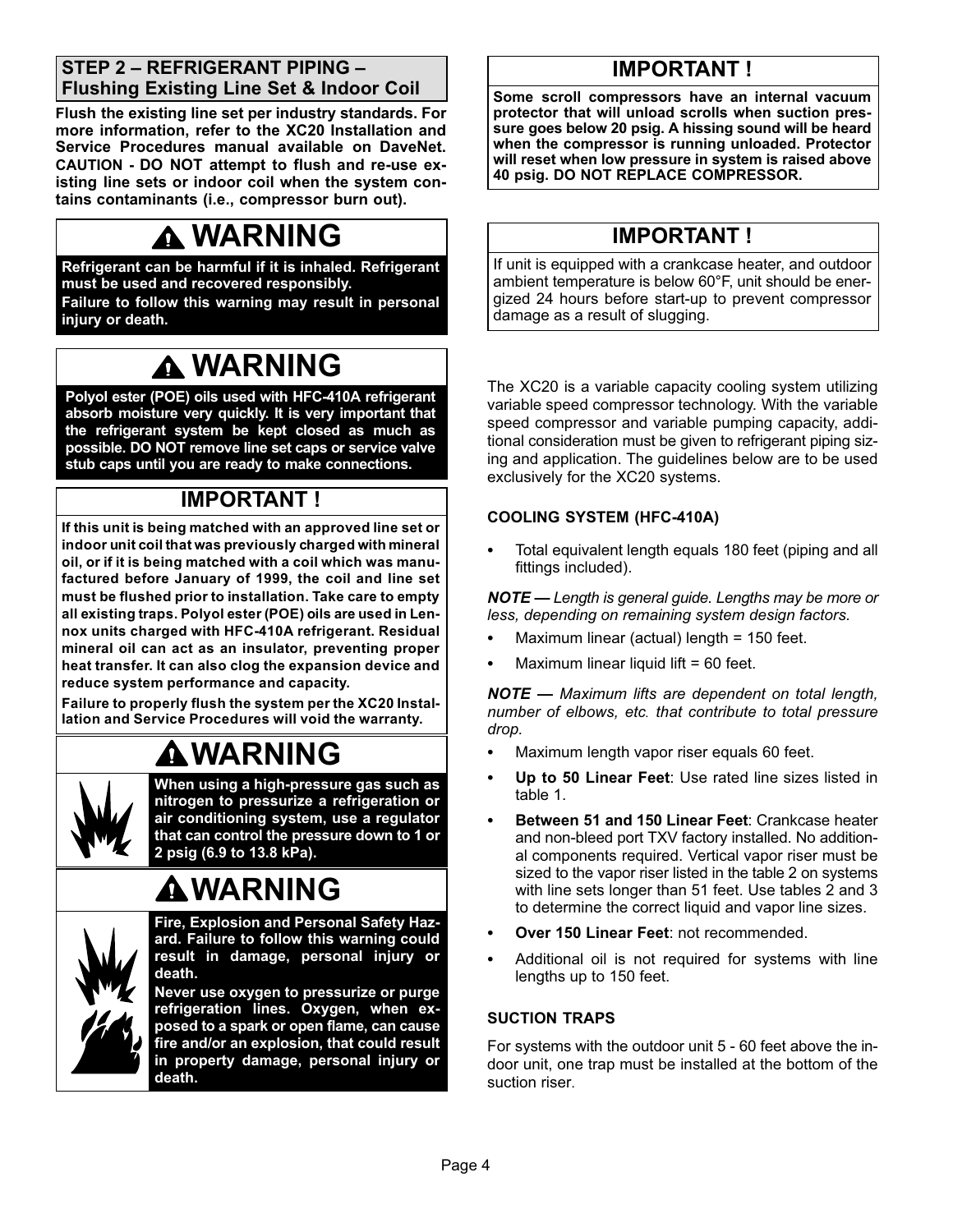#### **Table 1. Standard Refrigerant Line Set — Up to 50 Linear Feet in Length**

<span id="page-4-0"></span>

|                                                                                                                                                   |                    | Inches (mm)                   |                           |                              |                       |
|---------------------------------------------------------------------------------------------------------------------------------------------------|--------------------|-------------------------------|---------------------------|------------------------------|-----------------------|
| Model Number (-xx*)                                                                                                                               |                    | <b>Valve Size Connections</b> |                           | <b>Recommended Line Sets</b> |                       |
| Model Number (-xx*)                                                                                                                               | <b>Liquid Line</b> | <b>Suction Line</b>           | <b>L15 Line Set Model</b> | <b>Line Set Length</b>       | <b>Catalog Number</b> |
| XC20-024-230-XX                                                                                                                                   | $3/8$ " (10 mm)    | $3/4$ " (19 mm)               | L <sub>15</sub> -41-30    | 30 feet (9.1 m)              | 89J60                 |
| XC20-036-230-XX                                                                                                                                   | $3/8$ " (10 mm)    | $7/8$ " (22 mm)               | L <sub>15</sub> -65-40    | 40 feet (12.2 m)             | 89J61                 |
| XC20-048-230-XX                                                                                                                                   |                    |                               | L <sub>15</sub> -65-50    | 50 feet (15.2 m)             | 89J62                 |
| XC20-060-230-XX                                                                                                                                   | $3/8$ " (10 mm)    | 1-1/8" (29 mm) **             | Field-fabricated          |                              |                       |
| Applicable to all minor revision numbers unless otherwise specified.<br>** Some applications may require a field-provided 1-1/8" to 7/8" adapter. |                    |                               |                           |                              |                       |

### **Table 2. XC20 Line Set Guidelines — 51 to 150 Linear Feet in Length**

| <b>Model</b> | Maximum Total<br>Equivalent Length (ft) | <b>Maximum Linear</b><br>(actual) Length (ft) | <b>Maximum Vapor</b><br>Riser (ft) | <b>Maximum</b><br><b>Linear Liguid</b><br>Lift (ft) | <b>Preferred</b><br><b>Vapor Line</b><br><b>Sizes for</b><br><b>Horizontal</b><br><b>Runs</b> | <b>Required Vapor</b><br><b>Riser Size</b> |
|--------------|-----------------------------------------|-----------------------------------------------|------------------------------------|-----------------------------------------------------|-----------------------------------------------------------------------------------------------|--------------------------------------------|
| $-024$       | 180                                     | 150                                           | 60                                 | 60                                                  | 7/8"                                                                                          | 5/8"                                       |
| $-036$       | 180                                     | 150                                           | 60                                 | 60                                                  | 7/8"                                                                                          | 3/4"                                       |
| $-048$       | 180                                     | 150                                           | 60                                 | 60                                                  | 7/8"                                                                                          | 7/8"                                       |
| $-060$       | 180                                     | 150                                           | 60                                 | 60                                                  | 7/8"                                                                                          | 7/8"                                       |

### **Table 3. Liquid Line Diameter Selection Table**

| Unit   | <b>Line Size</b> | <b>Total Linear Length (feet)</b> |    |    |     |     |                |         |  |
|--------|------------------|-----------------------------------|----|----|-----|-----|----------------|---------|--|
|        |                  | 25                                | 50 | 75 | 100 | 125 | 150            |         |  |
| $-024$ | 5/16"            | 25                                | 50 | 55 | 48  | 40  | 33             |         |  |
|        | 3/8"             | 25                                | 50 | 60 | 60  | 60  | 60             | æ       |  |
| $-036$ | 3/8"             | 25                                | 50 | 60 | 56  | 51  | 45             |         |  |
|        | 1/2"             | 25                                | 50 | 60 | 60  | 60  | 60             | ぼ<br>o. |  |
| $-048$ | 3/8"             | 25                                | 50 | 50 | 41  | 31  | 22             | तैं     |  |
|        | 1/2"             | 25                                | 50 | 60 | 60  | 60  | 60             | o       |  |
| $-060$ | 3/8"             | 25                                | 50 | 36 | 22  | 8   | N <sub>R</sub> |         |  |
|        | 1/2"             | 25                                | 50 | 60 | 60  | 60  | 59             |         |  |

*NOTE Shaded rows indicate rated liquid line size*

A. Find your unit on the left side of the table.

B. Start with the rated liquid line size (shaded row) on the outdoor unit

C. Select the actual Total Linear Length of your system shown at the top of the table.

D. The elevation listed in the table is the maximum allowed for the liquid line listed.

E. Select or consider the larger liquid line size shown in the table if the elevation does not meet your requirements.

*NOTE - For new or replacement line set installation, refer to Service and Application Note - Corp. 9112-L4 (C-91-4).*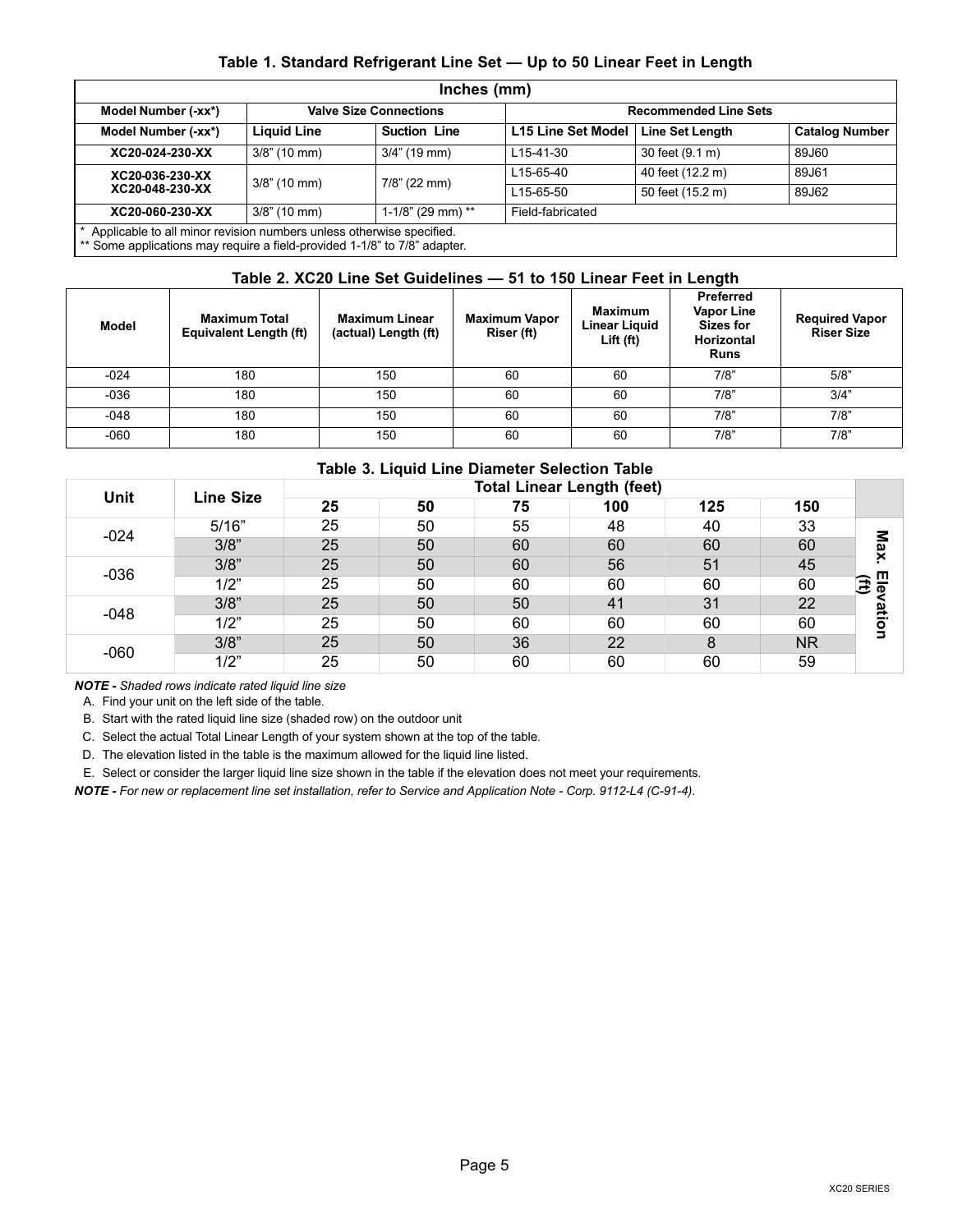## **STEP 2 -- REFRIGERANT PIPING -- Removing Existing Indoor Metering Device**

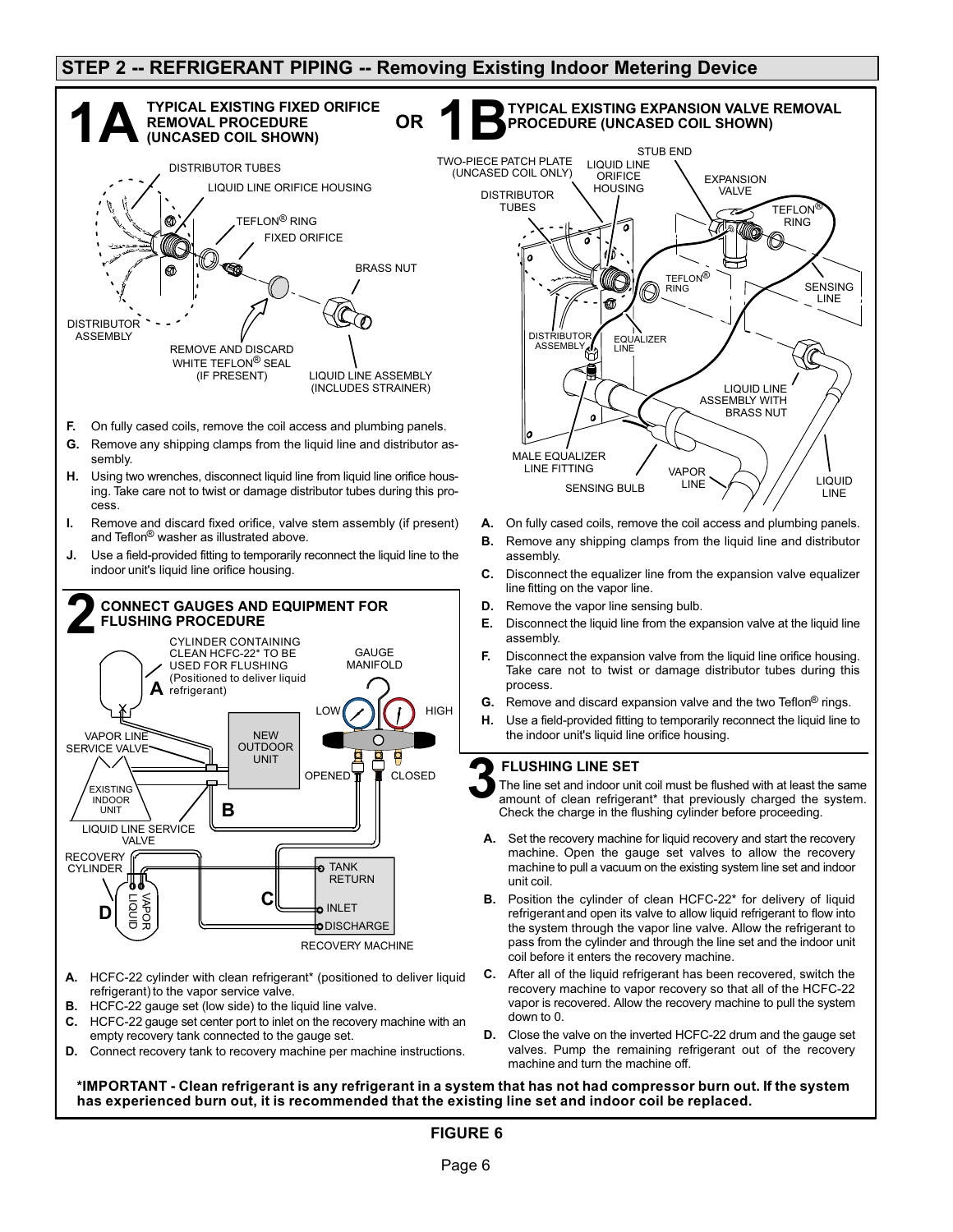# **STEP 2 -- REFRIGERANT PIPING -- Brazing Procedures**



# $\triangle$  CAUTION

Brazing alloys and flux contain materials which are hazardous to your health.

Avoid breathing vapors or fumes from brazing operations. Perform operations only in well-ventilated areas.

Wear gloves and protective goggles or face shield to protect against burns.

Wash hands with soap and water after handling brazing alloys and flux.

# **WARNING**

Danger of fire. Bleeding the refrigerant charge from only the high side may result in pressurization of the low side shell and suction tubing. Application of a brazing torch to a pressurized system may result in ignition of the refrigerant and oil mixture. Check the high and low pressures before applying heat.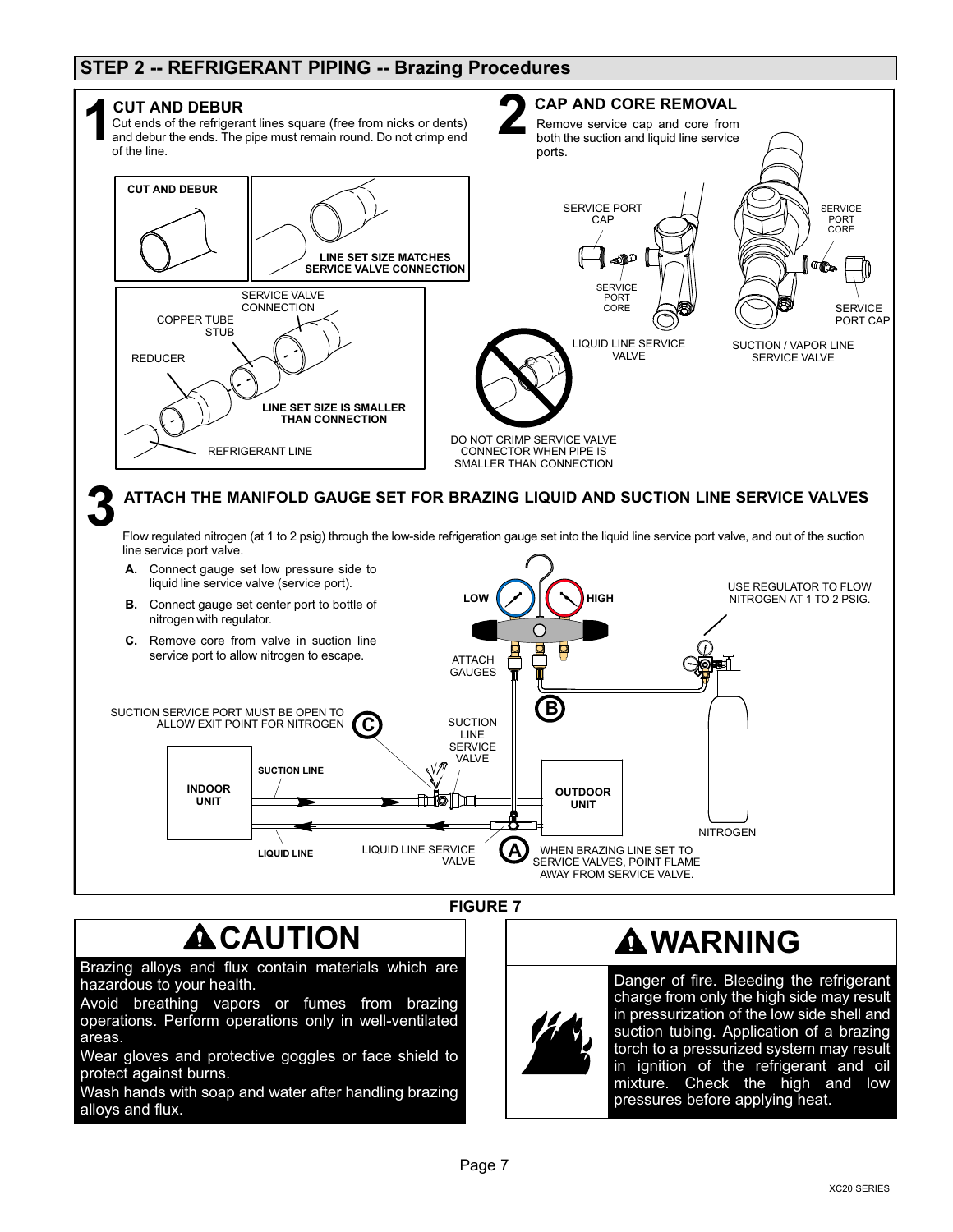#### **WRAP SERVICE VALVES**

To help protect service valve seals during brazing, wrap water-saturated cloths around service valve bodies and copper tube stubs. Use additional water-saturated cloths underneath the valve body to protect the base paint.

# **FLOW NITROGEN**

Flow regulated nitrogen (at 1 to 2 psig) through the refrigeration gauge set into the valve stem port connection on the liquid service valve and out of the suction / vapor valve and out of the suction / vapor valve stem po

## **BRAZE LINE SET**

Wrap both service valves with water-saturated cloths as illustrated here and as mentioned in step 4, before brazing to line set. Cloths must remain water-saturated throughout the brazing and cool-down process. **6**

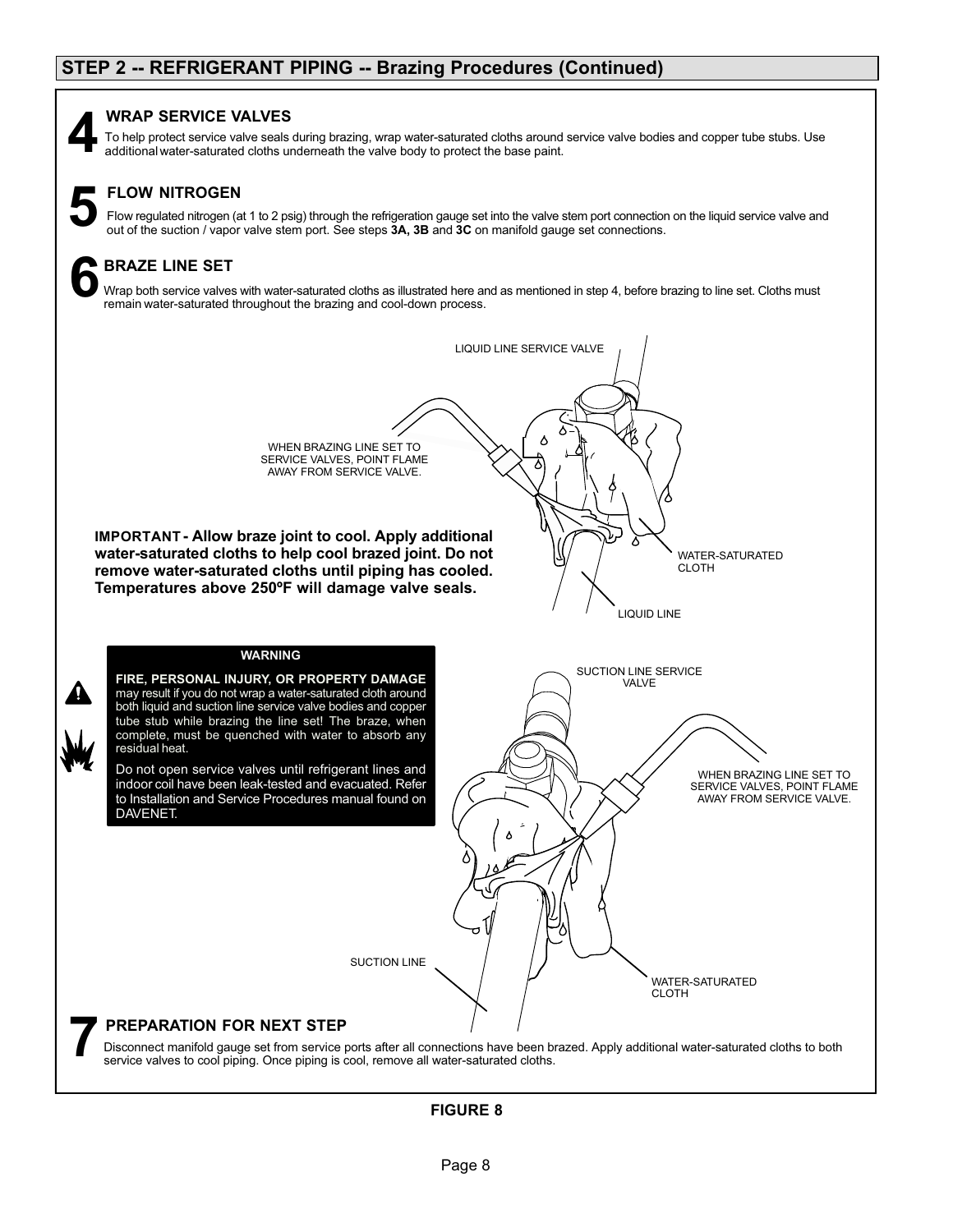# **STEP 3 -- INSTALLING INDOOR EXPANSION VALVE**

This outdoor unit is designed for use in systems that include an expansion valve metering device. See the *XC20 Product Specifications bulletin (EHB)* for approved expansion valve kit match-ups and application information. The expansion valve can be installed internal or external to the indoor coil. In applications where an uncased coil is being installed in a field-provided plenum, install the expansion valve in a manner that provides access for future field service of the expansion valve. Refer to following illustration for reference during installation of expansion valve.



**FIGURE 9**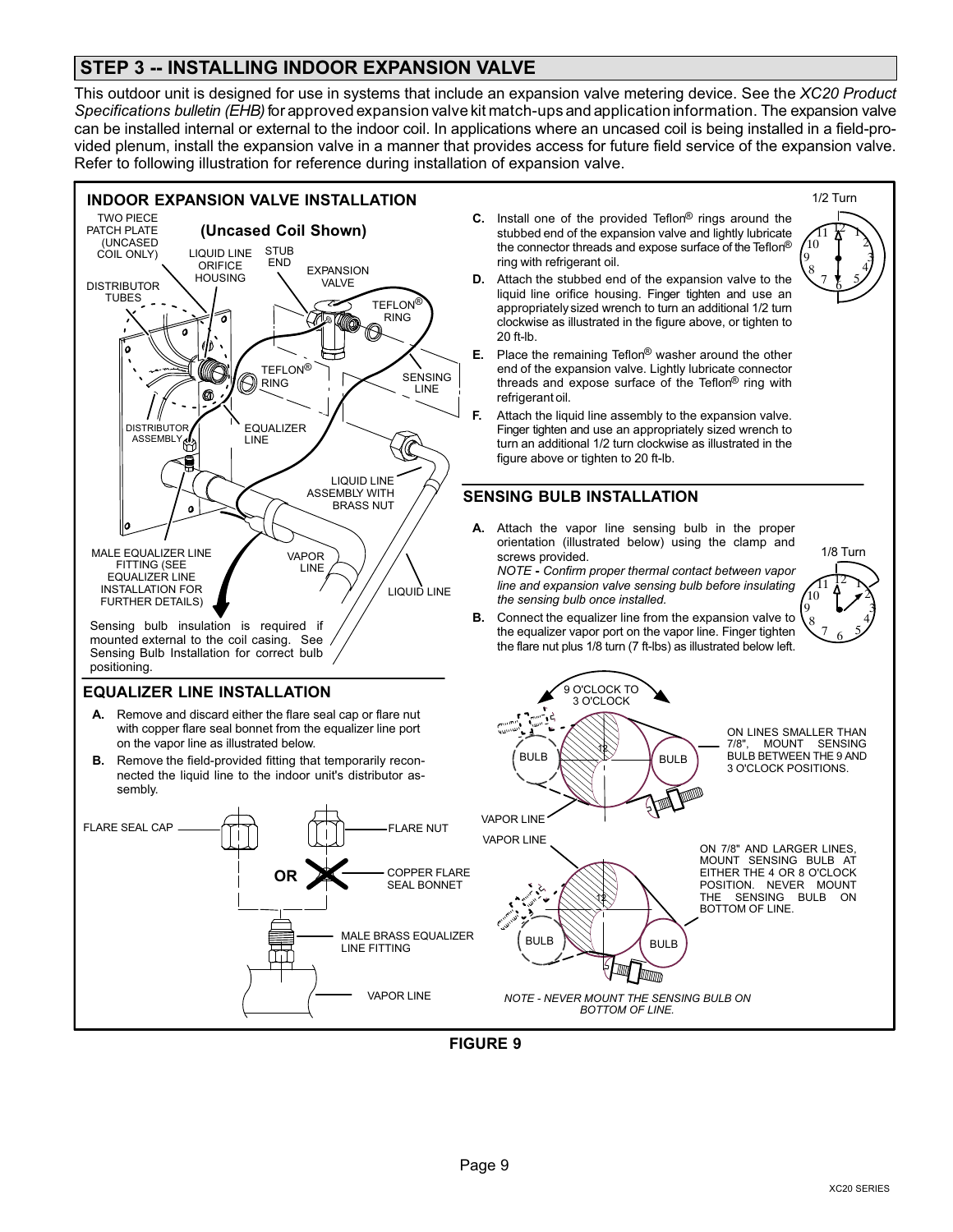

### **CONNECT GAUGE SET**

**1**

**2**

- **A.** Connect the high-pressure hose of an HFC-410A manifold gauge set to the vapor valve service port. *NOTE - Normally, the high-pressure hose is connected to the liquid line port. However, connecting it to the vapor port better protects the manifold gauge set from high-pressure damage.*
- **B.** With both manifold valves closed, connect the cylinder of HFC-410A refrigerant to the center port of the manifold gauge set.

*NOTE - Later in the procedure, the HFC-410A container will be replaced by the nitrogen container.*

#### **TEST FOR LEAKS**

After the line set has been connected to the indoor and outdoor units, check the line set connections and indoor unit for leaks. Use the following procedure to test for leaks:

- **A.** With both manifold valves closed, connect the cylinder of HFC-410A refrigerant to the center port of the manifold gauge set. Open the valve on the HFC-410A cylinder (vapor only).
- **B.** Open the high-pressure side of the manifold to allow HFC-410A into the line set and indoor unit. Weigh in a trace amount of HFC-410A. *[A trace amount is a maximum of two ounces (57 g) refrigerant or three pounds (31 kPa) pressure.]* Close the valve on the HFC-410A cylinder and the valve on the high-pressure side of the manifold gauge set. Disconnect the HFC-410A cylinder.
- **C.** Connect a cylinder of nitrogen with a pressure regulating valve to the center port of the manifold gauge set.
- **D.** Adjust nitrogen pressure to 150 psig (1034 kPa). Open the valve on the high side of the manifold gauge set in order to pressurize the line set and the indoor unit.
- **E.** After a few minutes, open one of the service valve ports and verify that the refrigerant added to the system earlier is measurable with a leak detector.
- **F.** After leak testing, disconnect gauges from service ports.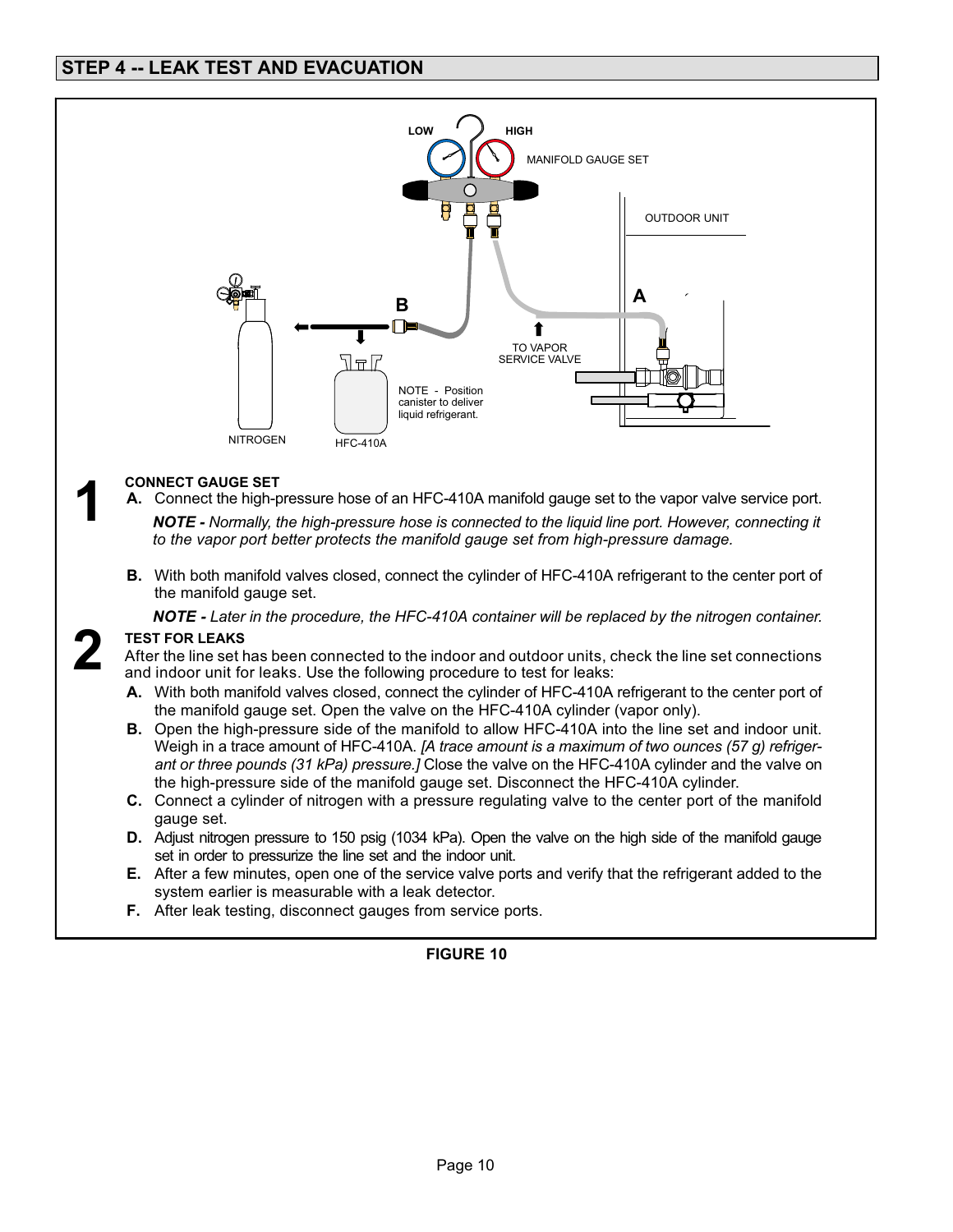# **STEP 4 -- LEAK TEST AND EVACUATION (Continued)**



- tool while maintaining a positive system pressure.
- Replace stem caps and finger tighten them, then tighten an additional one-sixth (1/6) of a turn as illustrated.

3 4

 $\frac{7}{6}$  5

8 9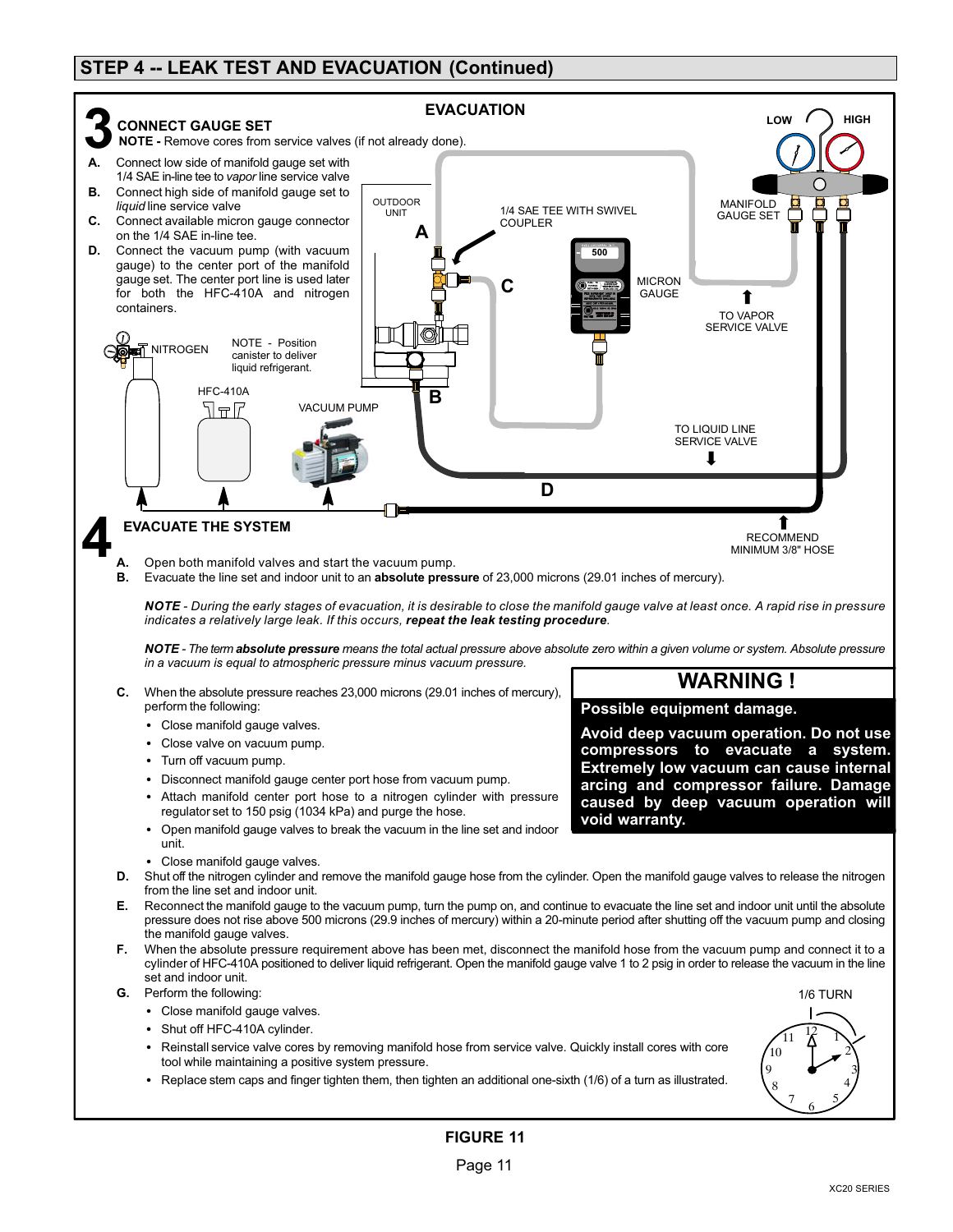# **STEP 5 -- ELECTRICAL -- Circuit Sizing and Wire Routing**

In the U.S.A., wiring must conform with current local codes and the current National Electric Code (NEC). In Canada, wiring must conform with current local codes and the current Canadian Electrical Code (CEC).

Refer to the furnace or air handler installation instructions for additional wiring application diagrams and refer to unit nameplate for minimum circuit ampacity and maximum overcurrent protection size.

### **24VAC TRANSFORMER**

Use the transformer provided with the furnace or air handler for low‐voltage control power (24VAC - 40 VA minimum).

# **WARNING**

**Electric Shock Hazard. Can cause injury or death. Unit must be grounded in accordance with national and local codes. Line voltage is present at all components when unit is not in operation on units with single‐pole contactors. Disconnect all remote electric power supplies before opening access panel. Unit may have multiple power supplies.**

Refer to the unit nameplate for minimum circuit ampacity, and maximum fuse or circuit breaker (HACR per NEC). Install power wiring and properly sized disconnect switch. **SIZE CIRCUIT AND INSTALL DISCONNECT SWITCH**<br>Refer to the unit nameplate for minimum circuit ampacity, and<br>maximum fuse or circuit breaker (HACR per NEC). Install power wiring<br>and around the conditional state of the state



*NOTE - Units are approved for use only with copper conductors. Ground unit at disconnect switch or connect to an earth ground.*

# **IMPORTANT !**

**If unit is equipped with a crankcase heater, it should be energized 24 hours before unit start-up to prevent compressor damage as a result of slugging.**

# **A** CAUTION

**ELECTROSTATIC DISCHARGE (ESD) Precautions and Procedures**

**Electrostatic discharge can affect electronic components. Take care during unit installation and service to protect the unit's electronic controls. Precautions will help to avoid control exposure to electrostatic discharge by putting the unit, the control and the technician at the same electrostatic potential. Touch hand and all tools on an unpainted unit surface before performing any service procedure to neutralize electrostatic charge.**

### **INSTALL THERMOSTAT 2**

Install room thermostat (ordered separately) on an inside wall approximately in the center of the conditioned area and 5 feet (1.5m) from the floor. It should not be installed on an outside wall or where it can be affected by sunlight or drafts.

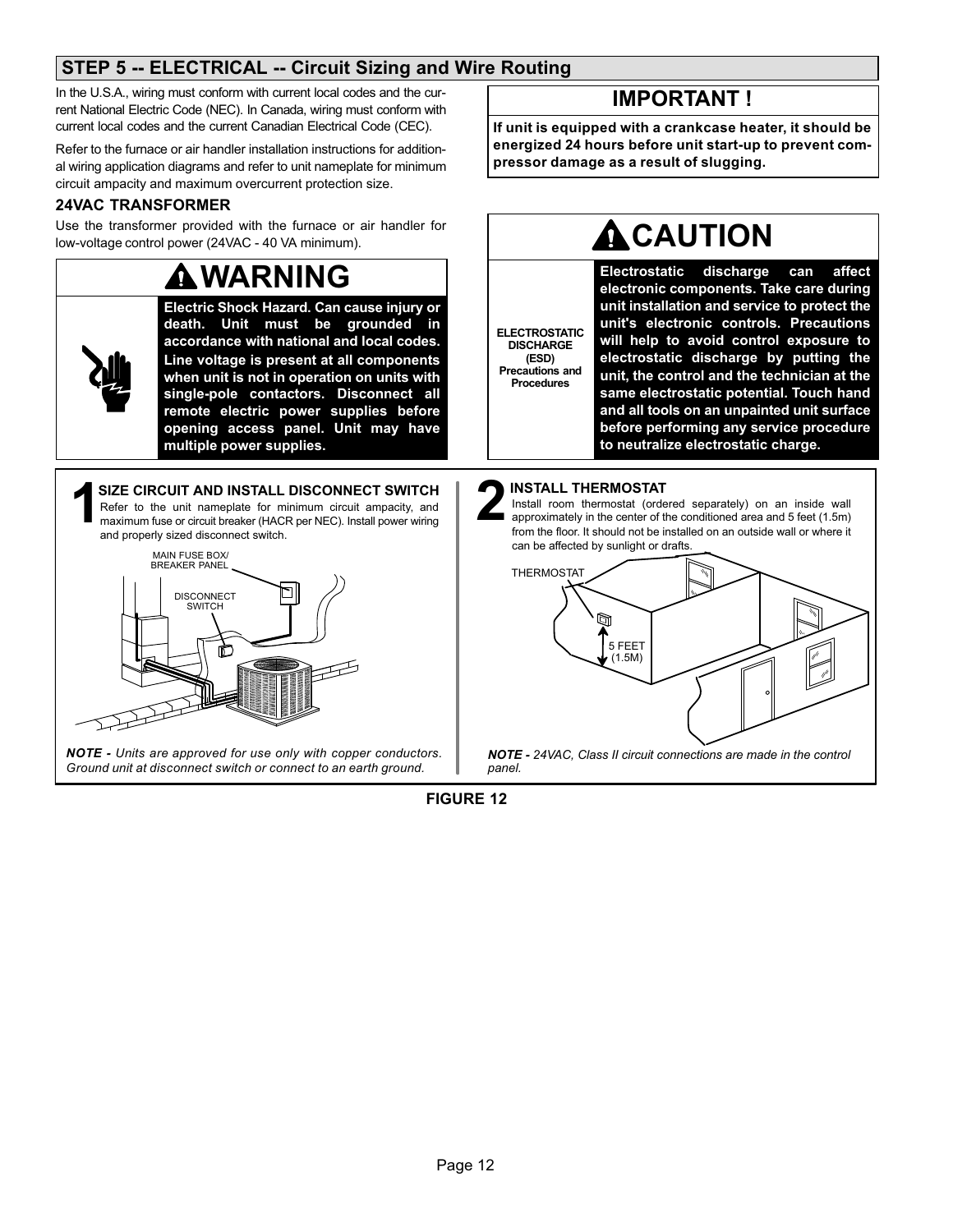### **STEP 5 -- ELECTRICAL -- Master Control Jumper and Terminals**

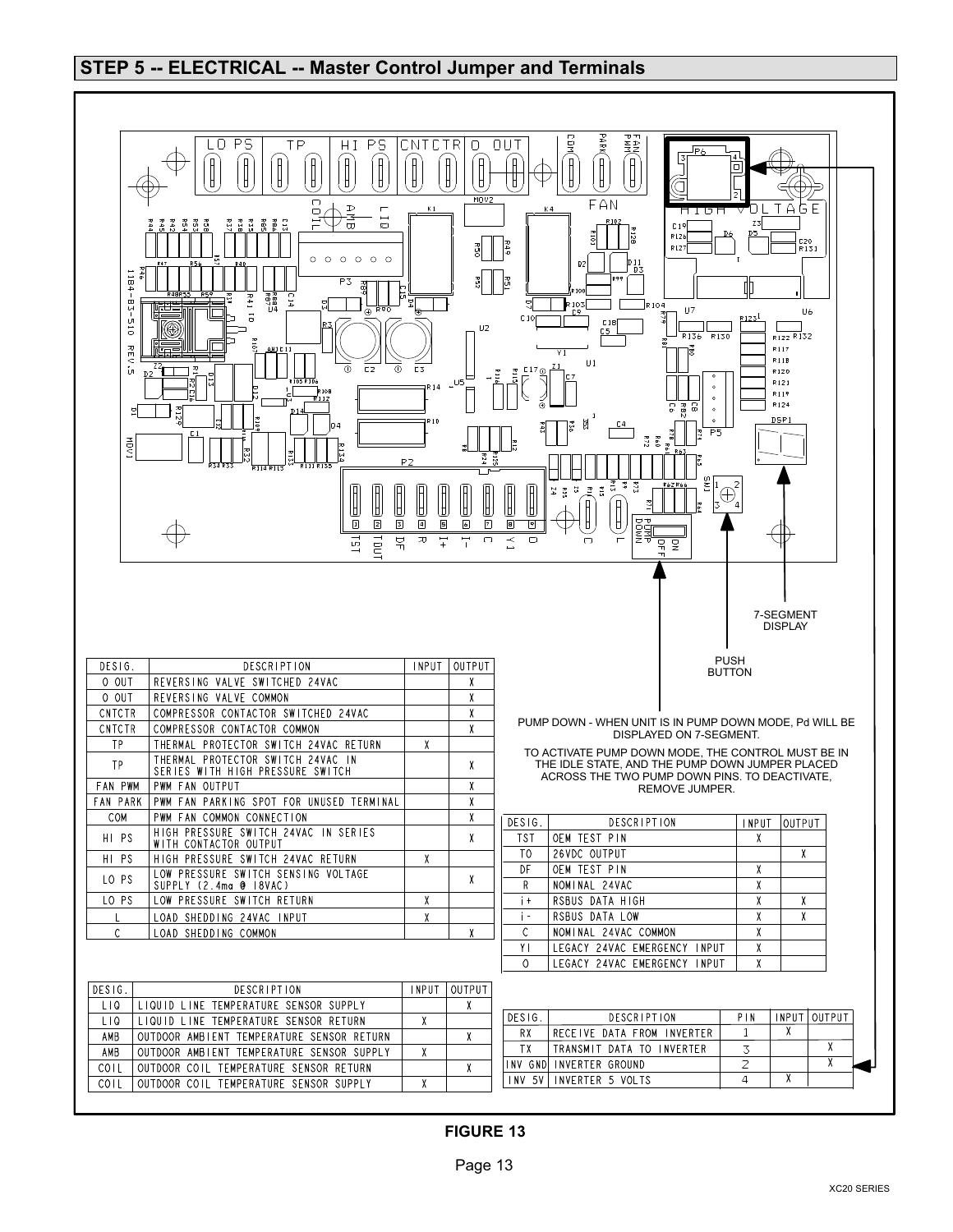**6 ROUTE CONTROL WIRES**<br>Maximum length of wiring (18 gaug<br>a temperature rating of 95°F (35°C Maximum length of wiring (18 gauge) for all connections on the RSBus is 1500 feet (457 meters). Wires should be color-coded, with a temperature rating of 95ºF (35ºC) minimum, and solid-core (Class II Rated Wiring). All low voltage wiring must enter unit through field-provided field-installed grommet installed in electrical inlet.

The iComfort Wi-Fi® thermostat requires four thermostat wires between the thermostat and the furnace / air handler iComfort<sup>®</sup> control and four wires between the outdoor unit and the furnace/air handler iComfort® control. When a thermostat cable with more than four wires is used, the extra wires must be properly connected to avoid electrical noise (see below).

Use a wire nut to bundle the four unused wires at each end of the cable. Each bundle should also include an additional wire that should be connected on each end to the C terminal as shown in the figure below.



Any excess high voltage field wiring should be trimmed and secured away from any low voltage field wiring. To facilitate a conduit, a cutout is located on the bottom of the control box. Connect conduit to the control box using a proper conduit fitting.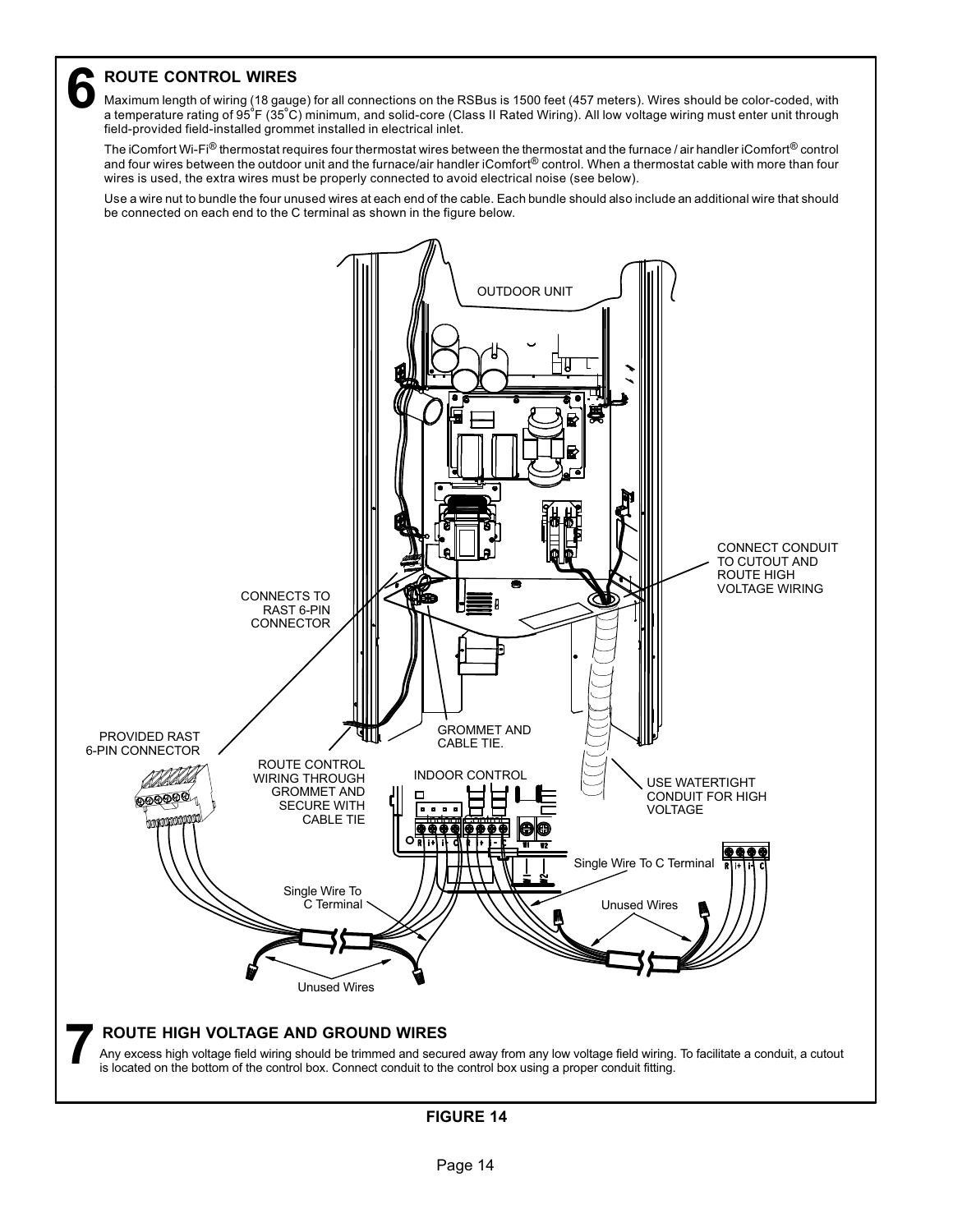# **Charging**

The XC20 unit is factory-charged with enough HFC-410A refrigerant to accommodate a 15-foot length of refrigerant piping. Charge should be checked and adjusted using the tables provided on the charging procedure sticker on the unit access panel. Detailed information is provided in the XC20 Installation and Service Procedures manual, which is available on DaveNet.

# **IMPORTANT !**

**Room thermostat must be turned down at least 5°F from set point so charging occurs with system operating at 100% capacity. Seven-segment display on outdoor control will show outdoor unit running capacity.**

# **Alarms**

Alarm information is provided on on the outdoor unit access panel and in the iComfort *Wi-Fi*® Installer's System Setup Guide. Detail alarm information is also available in the XC20 Installation and Service Procedures Corp. 1407-L10, which is available on DaveNet.

### **Outdoor Control Seven-Segment Display and Push Button**

Information concerning the outdoor control seven-segment display and push button operations are available on the unit access panel and in the XC20 Installation and Service Procedures Corp. 1407-L10.

### **System Component Configuration (Outdoor Unit)**

All configuration of the outdoor unit is completed using the iComfort *Wi-Fi*® thermostat. Please refer to the iComfort *Wi-Fi*® Installer's System Setup Guide for complete details on how to integrate this unit into a iComfort®-enabled system.

# **IMPORTANT**

**This performance check is ONLY valid on systems that have clean indoor and outdoor coils, proper airflow over coils, and correct system refrigerant charge. All components in the system must be functioning properly to correctly perform compressor operational check.** 

**Accurate measurements are critical to this test as indoor system loading and outdoor ambient can affect variations between low and high-capacity readings.**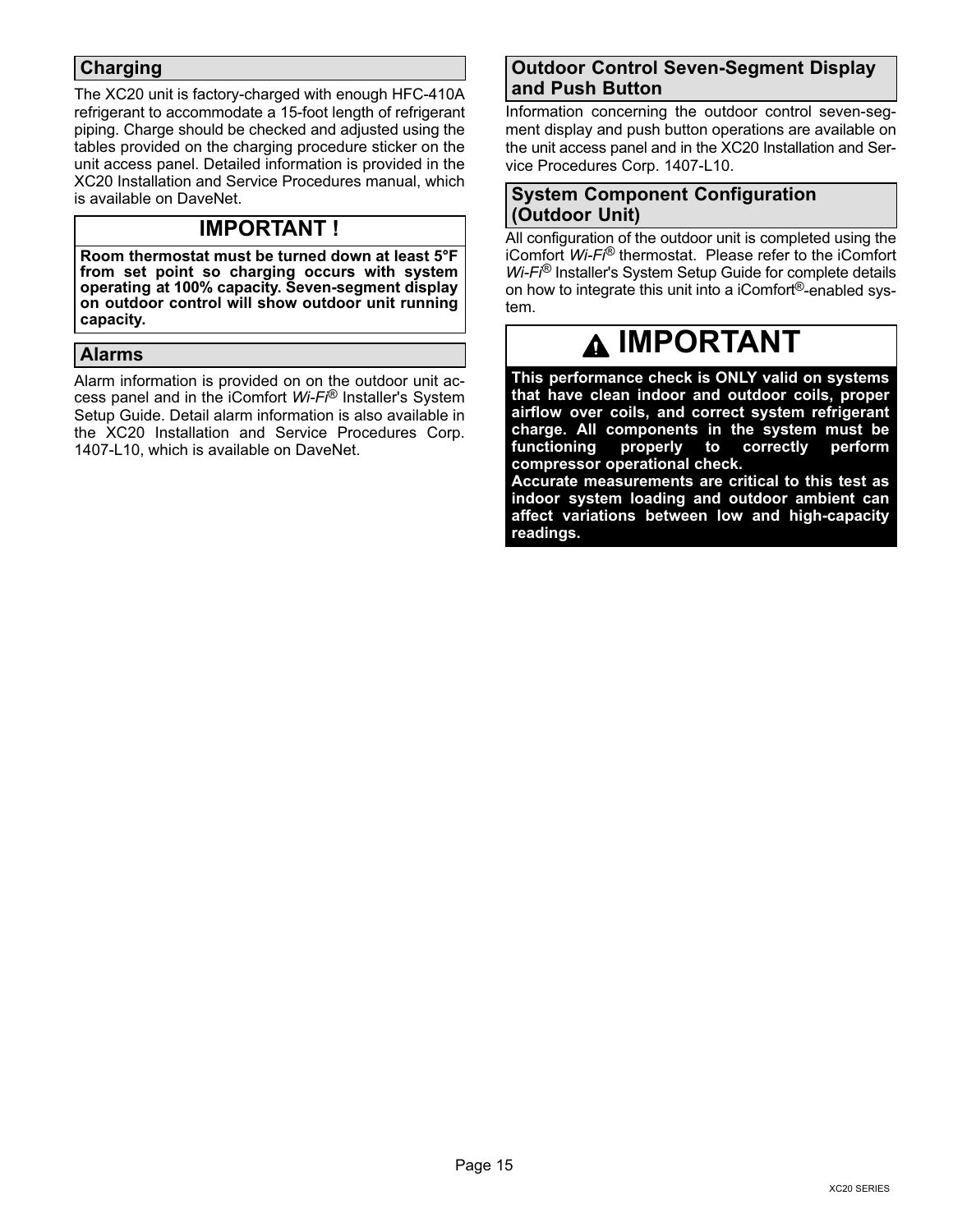| <b>Start-Up and Performance Checklist</b>                                                                                                                  |                            |              |                                                          |         |                   |
|------------------------------------------------------------------------------------------------------------------------------------------------------------|----------------------------|--------------|----------------------------------------------------------|---------|-------------------|
|                                                                                                                                                            |                            |              |                                                          |         |                   |
|                                                                                                                                                            |                            |              |                                                          |         |                   |
|                                                                                                                                                            |                            |              |                                                          |         |                   |
|                                                                                                                                                            |                            |              |                                                          |         |                   |
|                                                                                                                                                            |                            |              |                                                          |         |                   |
| <b>START UP CHECKS</b>                                                                                                                                     |                            |              |                                                          |         |                   |
| Refrigerant Type: __________________                                                                                                                       |                            |              |                                                          |         |                   |
| Rated Load Amps: National Rated Load Amps:                                                                                                                 |                            |              | Actual Amps_____ Rated Volts________ Actual Volts_______ |         |                   |
| Condenser Fan Full Load Amps                                                                                                                               |                            | Actual Amps: |                                                          |         |                   |
| <b>COOLING MODE</b>                                                                                                                                        |                            |              |                                                          |         |                   |
| Suction Pressure: ___________________ Liquid Pressure: ______                                                                                              |                            |              |                                                          |         |                   |
| Supply Air Temperature: ______________ Ambient Temperature: ___ Return Air: Temperature: ______                                                            |                            |              |                                                          |         |                   |
| System Refrigerant Charge (Refer to manufacturer's information on unit or installation instructions for required<br>subcooling and approach temperatures.) |                            |              |                                                          |         |                   |
| Subcooling:                                                                                                                                                |                            | $\mathsf{A}$ | $\mathbf{B}$                                             | $=$ $-$ | <b>SUBCOOLING</b> |
| Saturated Condensing Temperature (A)<br>minus Liquid Line Temperature (B)                                                                                  |                            |              |                                                          |         |                   |
| Approach:                                                                                                                                                  |                            | $\mathsf{A}$ | $\mathsf B$                                              |         | $=$ APPROACH      |
| Liquid Line Temperature (A)<br>minus Outdoor Air Temperature (B)                                                                                           |                            |              |                                                          |         |                   |
| Indoor Coil Temperature Drop (18 to 22°F)                                                                                                                  |                            | $\mathsf{A}$ | B.                                                       |         | = COIL TEMP DROP  |
| minus Supply Air Temperature (B)                                                                                                                           | Return Air Temperature (A) |              |                                                          |         |                   |

# **HIGH-PRESSURE SWITCH (S4)**

This unit is equipped with a high-pressure switch which is located on the liquid line. The SPST, normally closed pressure switch opens when liquid line pressure rises above the factory setting of 590 ± 15 psig and automatically resets at 418 <u>+</u> 15 psig.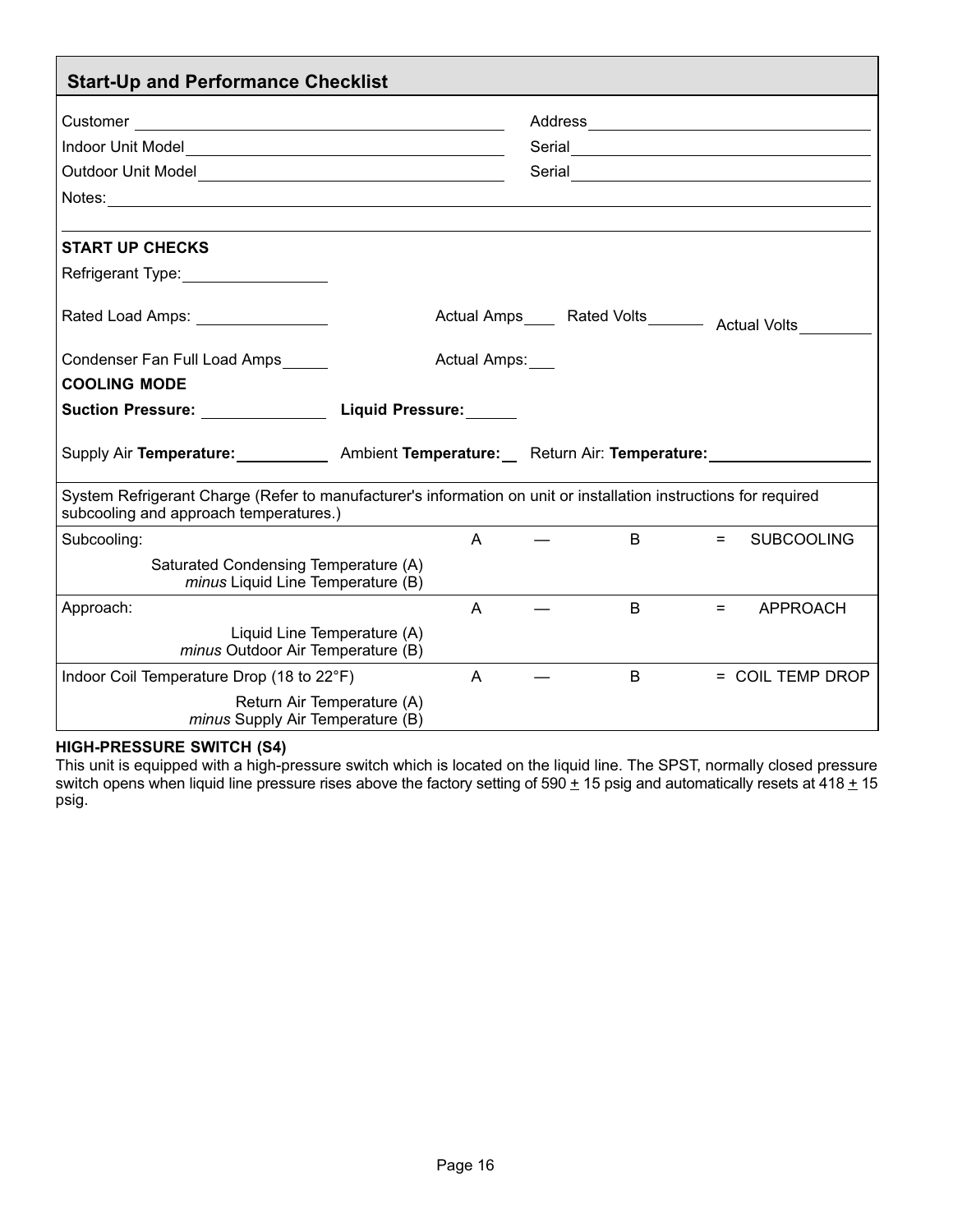**Homeowner Information**

# **ACAUTION**

**Before attempting to perform any service or maintenance, turn the electrical power to unit OFF at disconnect switch.**

# **WARNING**

The State of California has determined that this product may contain or produce a chemical or chemicals, in very low doses, which may cause serious illness or death. It may also cause cancer, birth defects, or reproductive harm.

In order to ensure peak performance, your system must be properly maintained. Clogged filters and blocked airflow prevent your unit from operating at its most efficient level. The system should be inspected and serviced before each cooling season by a licensed professional HVAC service technician (or equivalent).

### **Homeowner Maintenance**

The following maintenance may be performed by the homeowner.

- Contact a licensed professional HVAC technician to schedule a yearly inspection and maintenance appointment for your equipment.
- Check the indoor unit filter each month and replace the filter, if necessary.

Have your Lennox dealer show you where your indoor unit filter is located. It will be either at the indoor unit (installed internal or external to the cabinet) or behind a return air grille in the wall or ceiling. Check the filter monthly and clean or replace it as needed.

Disposable filters should be replaced with a filter of the same type and size.

 Check the indoor unit drain line for obstructions monthly during the cooling season.

The indoor evaporator coil is equipped with a drain pan to collect condensate formed as your system removes humidity from the inside air. Have your dealer show you the location of the drain line and how to check for obstructions. (This would also apply to an auxiliary drain, if installed.)

- Check the area around the outdoor unit monthly and remove any obstructions that may restrict airflow to the outdoor unit. This would include grass clippings, leaves, or papers that may have settled around the unit.
- Trim shrubbery away from the unit and periodically check for debris which collects around the unit.
- During the winter months, keep the snow level below the louvered panels.

*NOTE - The filter and all access panels must be in place any time the unit is in operation. If you are unsure about the filter required for your system, call your Lennox dealer for assistance.*

# **IMPORTANT !**

**Sprinklers and soaker hoses should not be installed where they could cause prolonged exposure to the outdoor unit by treated water. Prolonged exposure of the unit to treated water (i.e., sprinkler systems, soakers, waste water, etc.) will corrode the surface of steel and aluminum parts, diminish performance and affect longevity of the unit.**

### **Thermostat Operation**

See the iComfort**®** thermostat homeowner manual for instructions on how to operate your thermostat.

### **Preservice Check**

If your system fails to operate, check the following before calling for service:

- $\bullet$ Verify room thermostat settings are correct.
- . Verify that all electrical disconnect switches are ON.
- . Check for any blown fuses or tripped circuit breakers.
- . Verify unit access panels are in place.
- . Verify air filter is clean.
- . If service is needed, locate and write down the unit model number and have it handy before calling.

### **Professional Maintenance**

Your heating and air conditioning system should be inspected and maintained yearly (before the start of the cooling season) by a licensed professional HVAC technician. You can expect the technician to check the following items. **These checks may only be conducted by a licensed professional HVAC technician. Outdoor Unit**

#### A. Inspect component wiring for loose, worn or damaged connections. Also check for any rubbing or pinching of wires. Confirm proper voltage plus amperage outdoor unit.

- B. Check the cleanliness of outdoor fan and blade assemblies. Check condition of fan blades (cracks). Clean or replace them, if necessary.
- C. Inspect base pan drains for debris and clean as necessary.
- D. Inspect the condition of refrigerant piping and confirm that pipes are not rubbing copper-to-copper. Also, check the condition of the insulation on the refrigerant lines. Repair, correct, or replace as necessary.
- E. Test capacitor. Replace as necessary.
- F. Inspect contactor contacts for pitting or burn marks. Replace as necessary.
- G. Check outdoor fan motor for worn bearings/bushings. Replace as necessary.
- H. Inspect and **clean** outdoor coils, if necessary and note any damage to coils or signs of leakage.

### **Indoor Unit (Air Handler or Furnace)**

A. Inspect component wiring for loose, worn or damaged connections. Confirm proper voltage plus amperage indoor unit.